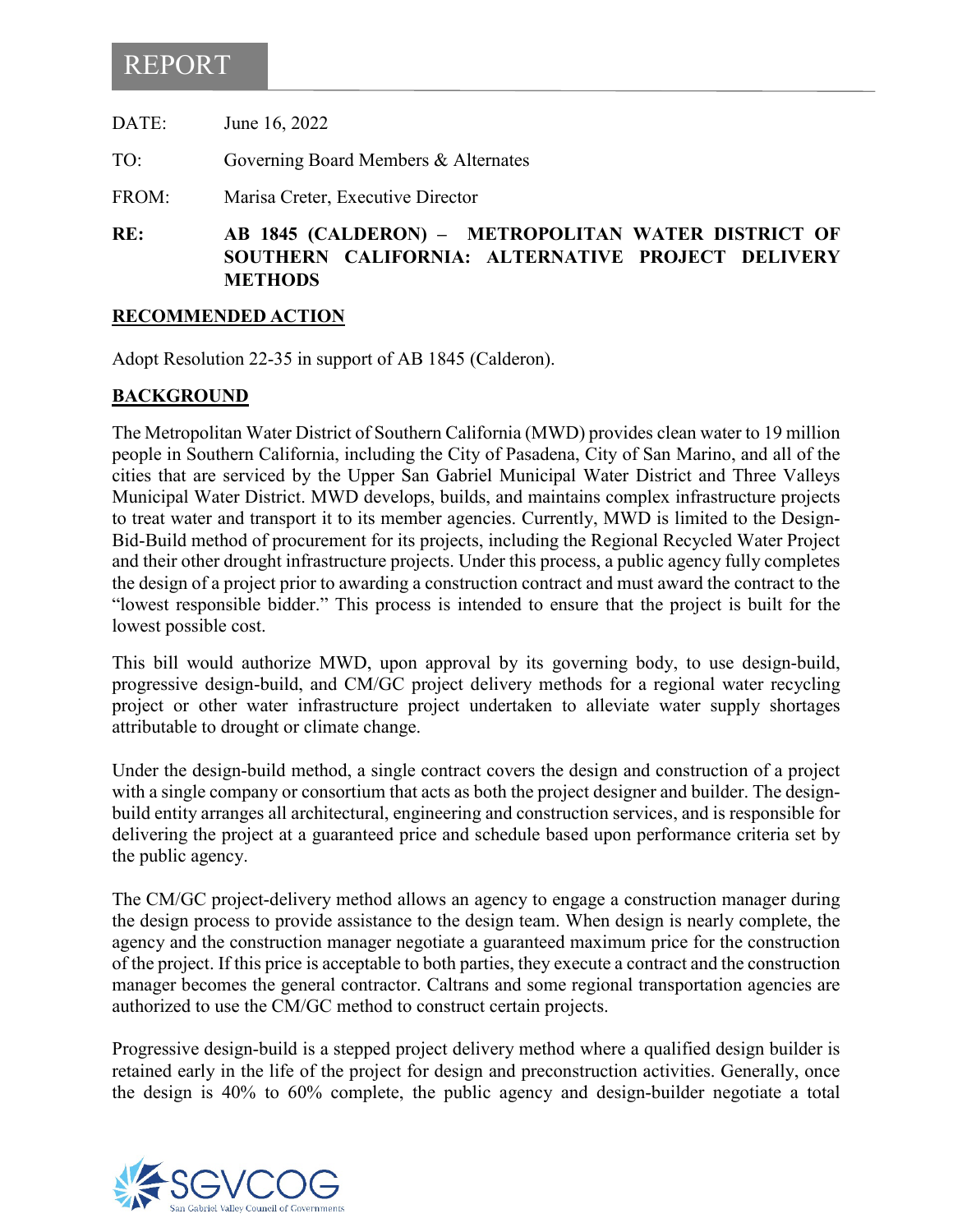## REPORT

maximum price and, if there is agreement, both parties proceed to the second phase of the project to complete project design and construction. If the public agency cannot come to terms with the design-builder, the public agency may use the design developed by the first design-builder, but enter into a new contract with another design-builder to complete the project. The Department of General Services has limited authority to use the progressive design-build project delivery method.

The bill would require a progressive design-build contract be awarded on a best value or qualifications basis or to the lowest responsible bidder. The bill would require MWD, if using this process, to prepare and issue a request for qualifications in order to select a design-build entity based on certain factors.

### **DISCUSSION**

MWD and other proponents of AB 1845 (Calderon) assert that the Regional Recycled Water Project could be completed up to three years faster if they are authorized to use the Design-Build, Progressive Design-Build, and CM/GC methods, as AB 1845 would permit. They assert that the traditional Design-Bid-Build method is inefficient and inflexible for large water infrastructure projects. The bill would amend the Public Contracting Code to permit MWD to use Design-Build, Progressive Design- Build, and Construction Manager/General Contractor. These methods have the potential to expedite construction of critical new water infrastructure projects and reduce their overall costs.

Other supporters of the bill include—but are not limited to—the following:

- Azusa Chamber of Commerce
- El Monte/South El Monte Chamber of Commerce
- Glendora Chamber of Commerce
- Los Angeles County Sanitation District
- Pasadena Water and Power
- San Gabriel Valley Legislative Coalition of Chambers
- Three Valleys Municipal Water District

As of April 22, 2022, there were no opponents listed on file with the State Assembly.

The bill was passed unanimously in the Assembly and is currently being reviewed in Senate Committee on Governance & Finance.

At the Water Policy Committee/TAC meeting on May 10, 2022, the committee unanimously approved recommending the Governing Board support AB 1845 (Calderon).

Prepared by:

Brianne Logasa Management Analyst